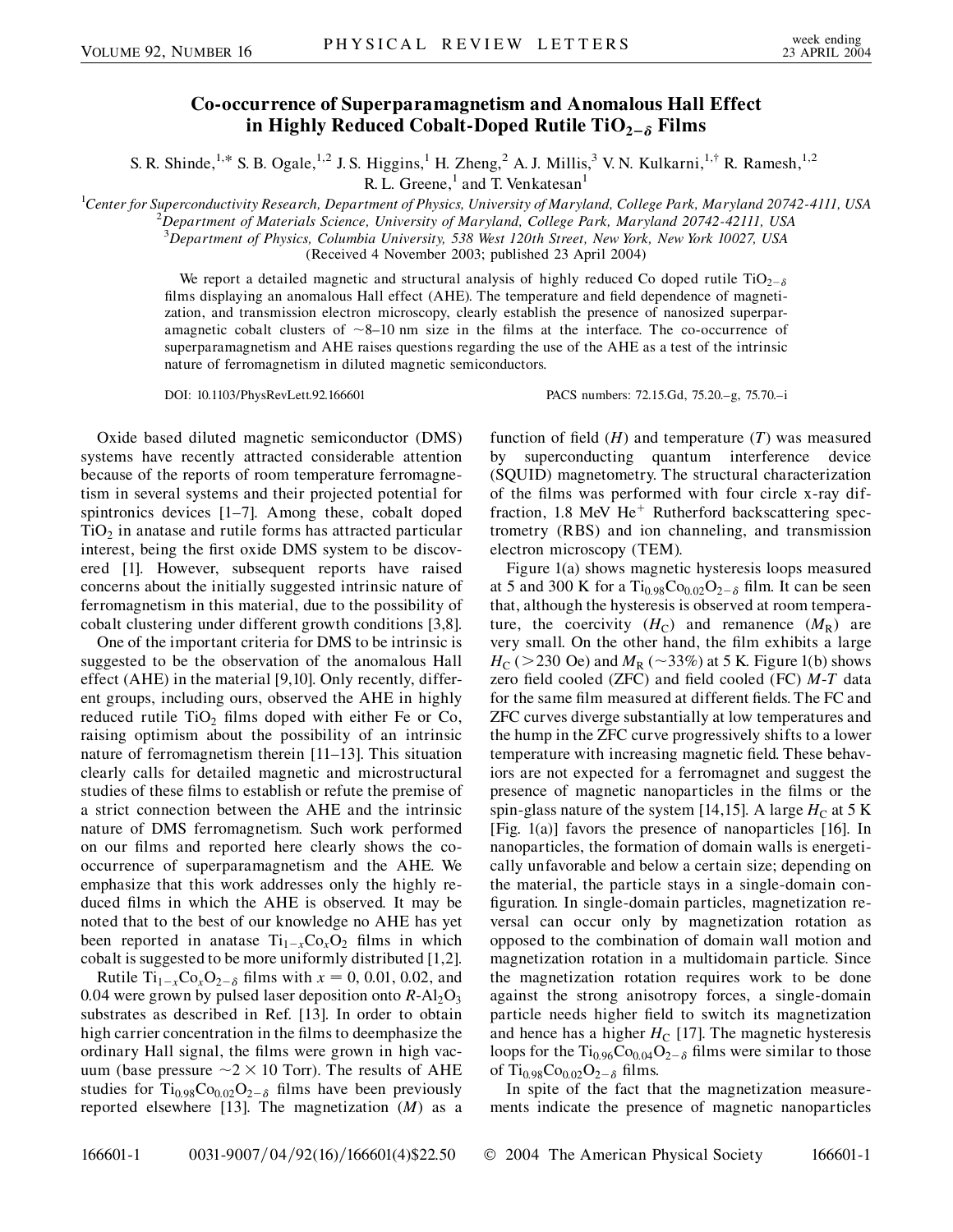

FIG. 1. (a)  $M$ - $H$  curves for a Ti<sub>0.98</sub>Co<sub>0.02</sub>O<sub>2- $\delta$ </sub> film measured at 5 and 300 K. The inset shows Hall resistivity as a function of applied magnetic field; (b) shows FC (open symbols) and ZFC (solid symbols) *M*-*T* curves measured at different fields.

in the film, we clearly observed the AHE for  $Ti_{0.98}Co_{0.02}O_{2-\delta}$  films [13]. One such example is shown in the inset of Fig. 1(a). A sharp rise in the Hall resistivity at low field, i.e., AHE, is followed by a slow decrease corresponding to the ordinary Hall effect in  $n$ -type  $TiO<sub>2</sub>$ .

The *M-H* data for films with lower  $(x = 0.01)$  cobalt concentration in the highly reduced films (Fig. 2) show further evidence for the presence of single-domain particles as well as superparamagnetism. A large  $H_C$  at 5 K, a rapid decrease of  $H_C$  and  $M_R$ , and their disappearance above  $\sim$ 250 K [insets (b) and (c)] can be clearly noted. These features indicate the occurrence of superparamagnetism with a blocking temperature  $(T_B)$  of 250 K. The temperature dependence of *M*-*H* curves for  $Ti_{0.98}Co_{0.02}O_{2-\delta}$  and  $Ti_{0.96}Co_{0.04}O_{2-\delta}$  films is similar to that of Ti<sub>0.99</sub>Co<sub>0.01</sub>O<sub>2- $\delta$ </sub> except with  $T_B$  higher than 380 K [insets (b) and (c)], which could not be measured with SQUID. This sample also shows the AHE as shown in inset (d).

In a single-domain particle the easy directions of magnetization are separated by the anisotropy barrier of magnitude  $K_A V$ , where  $K_A$  is the anisotropy energy density and *V* is the particle volume. If the particle size is sufficiently small, above  $T<sub>B</sub>$  thermal fluctuations domi-



FIG. 2. *M-H* curves for Ti<sub>0.99</sub>Co<sub>0.01</sub>O<sub>2- $\delta$ </sub> film measured at different temperatures. Inset (a) shows magnetization as a function of  $H/T$  for different temperatures. In insets (b) and (c) are plotted the temperature dependence of  $H_C$  and  $M_R$  for  $Ti_{0.99}Co_{0.01}O_{2-\delta}$  and  $Ti_{0.98}Co_{0.02}O_{2-\delta}$  films. Inset (d) shows the magnetic field dependence of Hall resistivity of the  $Ti_{0.99}Co_{0.01}O_{2-\delta}$  film.

nate and a particle can spontaneously switch its magnetization from one easy axis to another. Such a system of superparamagnetic particles does not show hysteresis in the *M*-*H* curves above  $T_B$ ; hence  $H_C$  and  $M_R$  are zero. Moreover, the magnetization curves measured above  $T_B$ are expected to superimpose on each other when plotted as a function of  $H/T$  [18]. In the case of  $x = 0.01$ , the magnetization curves measured at  $T > 250$  K clearly merge into each other [inset (a) of Fig. 2], confirming the occurrence of superparamagnetism above 250 K.

From the measured  $T_B$ , one can estimate the particle size by using the following relation [18,19]:

$$
K_{\rm A}V = 25k_{\rm B}T_{\rm B},
$$

where  $k<sub>B</sub>$  is the Boltzmann constant. Assuming that the superparamagnetic particles are of metallic cobalt (confirmed by TEM as discussed later) and using  $K_A = 4.5 \times$  $10^6$  ergs/cm<sup>3</sup> [18], we estimate the particle diameter *D* to be  $\sim$ 7 nm corresponding to  $T_B = 250$  K for the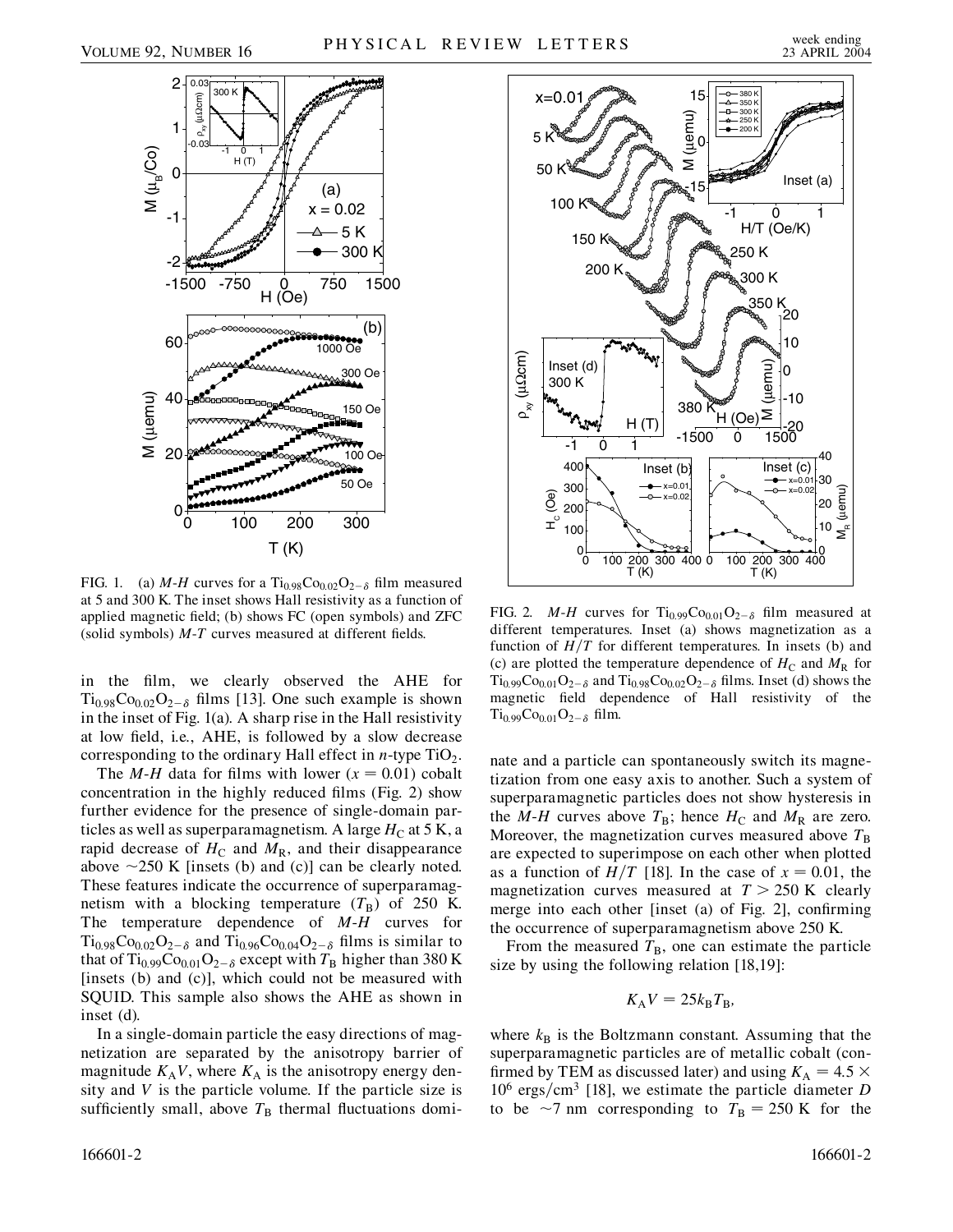$Ti_{0.99}Co_{0.01}O_{2-\delta}$  film. For the  $Ti_{0.98}Co_{0.02}O_{2-\delta}$  film, a higher  $T_B$  suggests a particle size  $\sim$ 8–10 nm.

The TEM data for the  $Ti_{0.98}Co_{0.02}O_{2-\delta}$  film (Fig. 3) enabled a direct observation of clustering and cluster size in the film. From the electron diffraction pattern, these clusters were identified as cobalt metal clusters. Interestingly, these clusters are located at the film-substrate interface. The particles are about 9–10 nm in diameter and therefore are expected to show superparamagnetism.

All the results presented here confirm the presence of superparamagnetic cobalt nanoparticles in the highly reduced cobalt doped rutile  $TiO_{2-\delta}$  films. The transport data on these films, reported elsewhere [13], suggest the presence of Magnéli phases in the films with a chemical formula Ti<sub>n</sub>O<sub>2n-1</sub> (4  $\leq$  n  $\leq$  9) [20,21]. These phases are known to stabilize in the rutile structure with a large concentration of oxygen vacancies, which might be responsible for cobalt diffusion and clustering during film growth.

In light of the presented evidence on cobalt cluster formation, the observation of the AHE in the same films



FIG. 3. TEM images [(a) and (b)] of the  $Ti_{0.98}Co_{0.02}O_{2-\delta}$  film at different magnifications. Some of the clusters are marked in image (b) by a black loop. (c) Experimentally observed (symbols) and simulated (line) RBS spectra for the  $Ti_{0.98}Co_{0.02}O_{2-\delta}$ film. The inset shows an expanded view.

is rather surprising. One possibility to consider is that a small concentration of cobalt is distributed throughout the film, which causes the AHE signal. However, we did not find evidence of any significant quantity of uniformly dispersed cobalt from the RBS data. Figure 3(c) shows the RBS spectrum (shown by symbols) for a  $Ti_{0.98}Co_{0.02}O_{2-\delta}$ film. The solid line represents the simulated spectrum assuming that cobalt is uniformly distributed in the film. The inset of Fig. 3(c) explicitly shows that if cobalt were present in the top layers of the film one should have seen it as indicated by the step in the simulation. Absence of the step indicates that cobalt is not present in the top layers of the film. This is consistent with the TEM results.

In the past, observation of AHE has been reported in samples with magnetic clusters embedded in a nonmagnetic matrix [22]. Most of such studies have been performed on samples with magnetic impurity concentration close to bulk percolation threshold, whereas in our samples the average cobalt concentration is only  $\sim$ 2%. Since in our samples cobalt clusters are mainly located at the interface, the average cluster density in the thin interface layer is higher; however, even if one assumes that all of the 2% cobalt atoms form  $\sim$ 10 nm clusters near the interface, one finds the percentage of occupied area to be  $\sim$ 7% with an intercluster (edge-edge) separation of  $\sim$  20 nm. Thus we expect the Co clusters in our sample to be nonpercolating. However, a simple argument (adapted from the previous work of Shimshoni and Auerbach [23] regarding the observation of a quantized Hall effect in a nonpercolating system) suggests that even in the nonpercolating case an anomalous Hall effect will occur. Application of an electric field  $(E<sub>x</sub>)$  along the *x* direction will lead in each magnetic nanoparticle to a *y*-direction current  $J_y = \sigma_A M_z E_x$  proportional to the *z* component  $M$ , of the particle magnetization. Here  $\sigma$ <sub>A</sub> is the anomalous Hall conductivity of the magnetic material (Co in our case). Since the surrounding  $TiO<sub>2</sub>$  matrix is conducting  $(\rho_{300 \text{ K}} \sim 10^{-3} \Omega \text{ cm})$ , if the droplet moments are aligned each droplet would inject current in the *y* direction into the  $TiO<sub>2</sub>$  matrix; the current continuity equation then implies that this must be canceled by the development of a Hall voltage.

In conclusion, we have presented clear evidence of superparamagnetism in highly reduced cobalt doped rutile films, which needs to be reconciled with the observation of the AHE in the same films. This work questions the use of the AHE as an unambiguous test of the intrinsic nature of the DMS without a detailed microscopic characterization of the sample. It is important to point out that the current work on highly reduced rutile cobalt doped  $TiO<sub>2</sub>$  is not a reflection on the possible intrinsic DMS character of cobalt doped  $TiO<sub>2</sub>$  (either anatase or rutile) grown under specific controlled conditions. To our knowledge, however, no AHE observation has yet been reported in such cases.